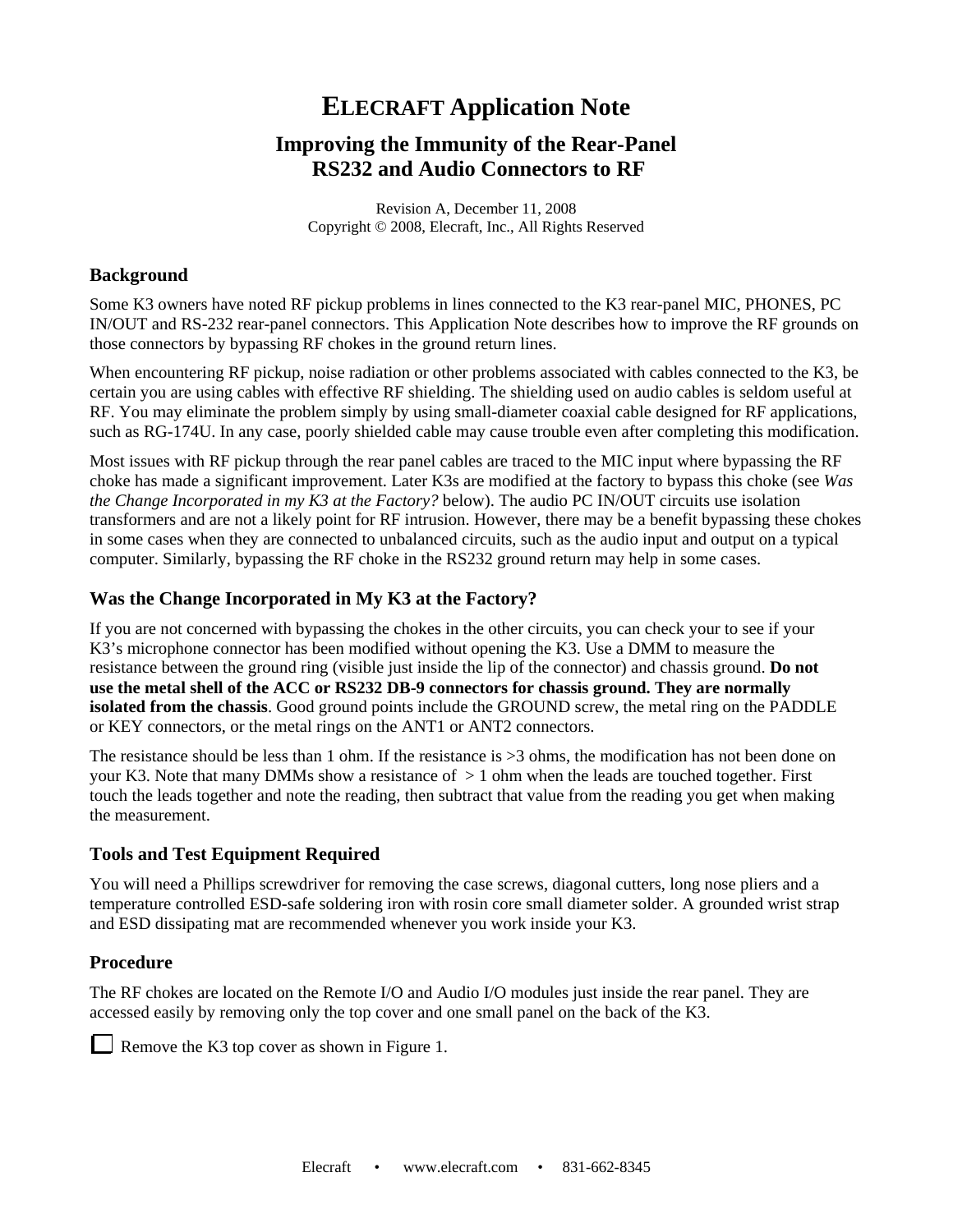**Whenever you remove screws from a panel, if one screw seems too tight to loosen without damaging it, first loosen the other screws then try again. Sometimes one screw binds in its hole when the other screws are tightened.**



**Figure 1. Removing the Top Cover.** 

Remove the Remote and Audio I/O modules as shown in Figure 2.

*CAUTION:* **The boards are ESD sensitive. Wear an ESD wrist strap or touch an unpainted, metal ground frequently while working.** 



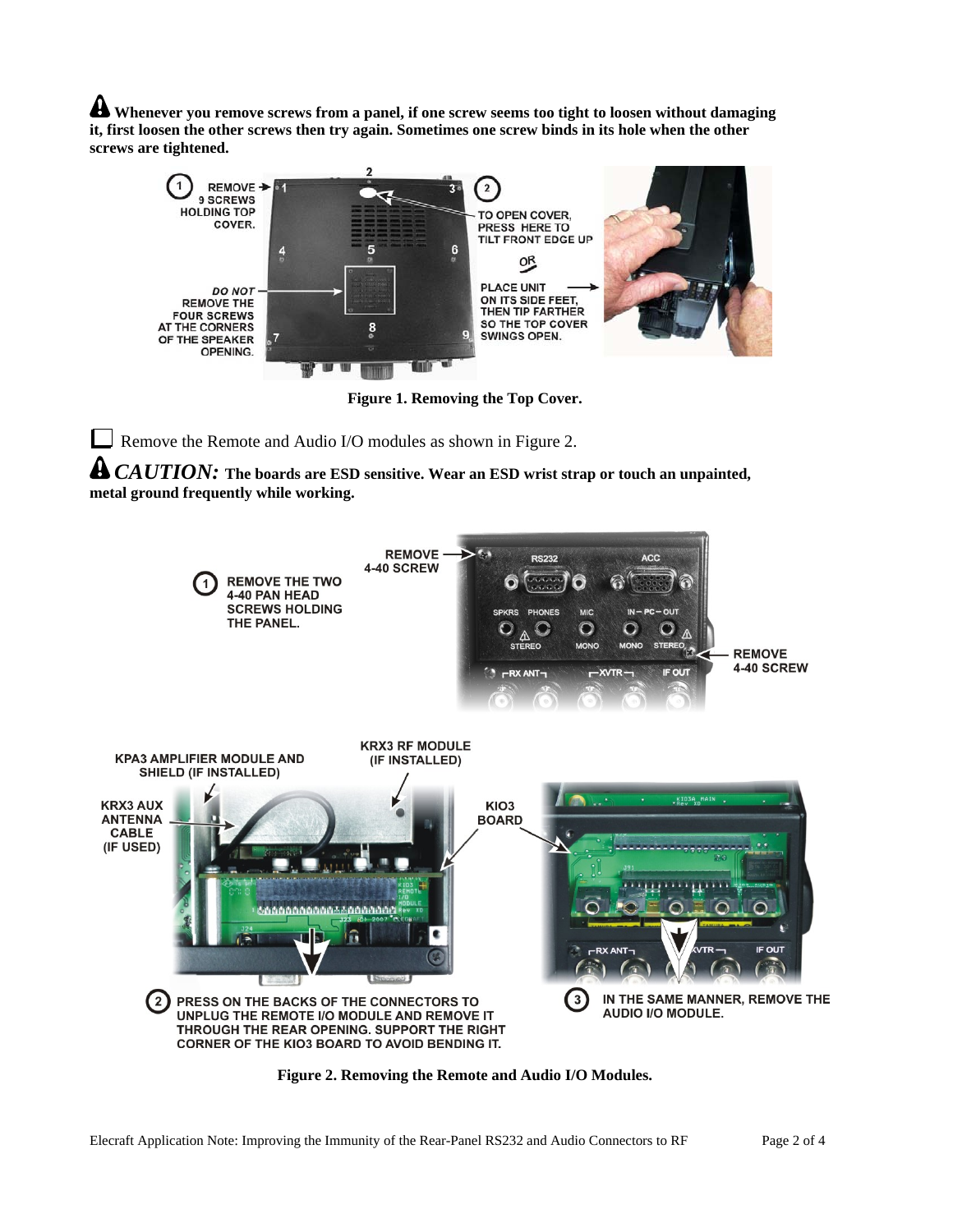If you have a revision XD Audio I/O module, ensure the long jumper shown in Figure 3 is installed. The revision is printed on the top side of the board. Install the jumper if it is missing.

Install the MIC ground choke bypass jumper on the Audio I/O module as shown in Figure 3 using a short piece of wire such as a discarded component lead.



**Figure 3. Audio I/O Module Choke Locations.**

If you wish to bypass the ground chokes for the PC OUT, PC IN and PHONES jacks (L3, L5 and L8 on the Audio I/O Module shown above), you can remove the chokes and replace them with short jumpers across the solder pads or you can fashion a wire jumper that goes over the existing choke as shown in Figure 4.The chokes are glued to the board as well as soldered. If you do not have proper tools to remove them safely without damaging the traces on the board, we recommend you use the wire jumpers shown. They are as effective as removing the choke. Be sure the loop passing over the choke does not stand more than 3/16" (4.7 mm) above the board. If it is higher it may strike the transformers on the main KIO3 board.



**Figure 4. Typical Jumper (See Text).**